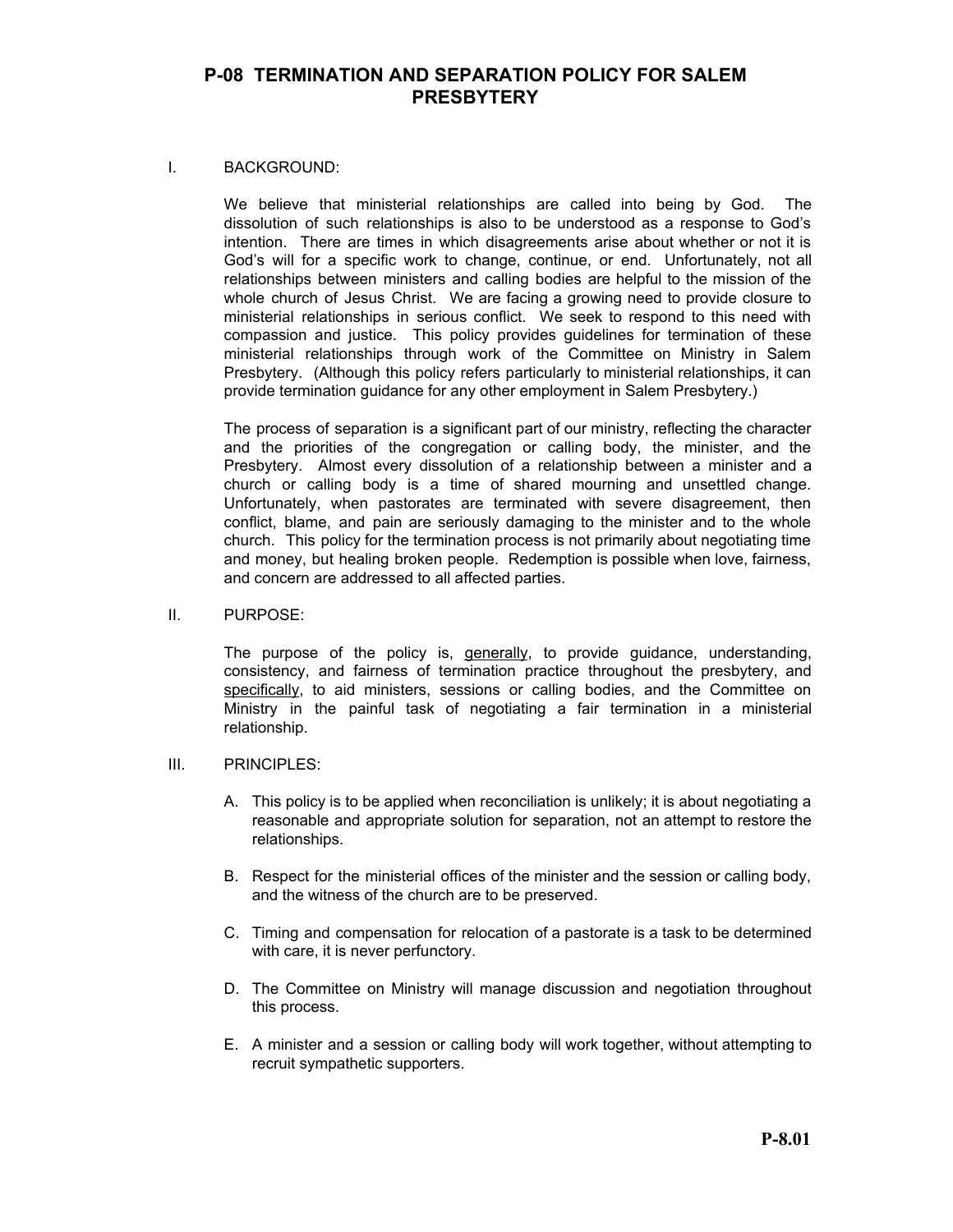- F. The need for appropriate closure for the minister and for the calling body is to be acknowledged and respected.
- G. All conditions for separation shall be compatible with the provisions of the *Book of Order.*

#### IV. REASONS FOR SEPARATION:

- A. Separation by Staff Reduction. By no fault of the minister, necessary separation might occur with the elimination of a position, retrenchment in budget, or for other circumstances.
- B. Requested Separation. A request for dissolution of the pastoral relationship may be initiated by the minister or the calling body.
- C. Separation for Cause. Separation for cause shall include, but is not limited to: sexual misconduct, neglect in the care and use of church property or funds, conduct inconsistent with Presbytery standards, significant deviation from standards of Reformed theology, or other reasons which might lead to judicial process.
- V. GUIDELINES FOR THE SEPARATION PROCESS:
	- A. Every separation agreement shall be preceded by an appropriate process of reviewed evaluation, or conflict resolution, managed by the Committee on Ministry.
	- B. All matters regarding the separation process shall be documented in writing by the session or calling body, with copies to the Committee on Ministry.
	- C. The separation process shall be considered incomplete until the requirement of the *Book of Order* for the dissolution of the call have been met.

### VI. SEPARATION PROCESS AND ALLOWANCES:

- A. Separation by Reduction
	- 1. THE PROCESS The calling body will consult with the Committee on Ministry and the ministry regarding the circumstances which necessitate staff reduction. Negotiation for the dissolution of the relationship may proceed with representation by the Committee on Ministry. The severance agreement shall be approved with written notice of the terms, signed by the minister and the authority for the calling body (e.g. the Clerk of Session), vote of approval by the calling body, and vote of approval by the Committee on Ministry to be communicated to Salem Presbytery.
	- 2. ALLOWANCES Twelve months notice or six-months severance pay should be provided, beginning at a date approved in the agreement.
- B. Requested Separation Requested Separation may be initiated by the minister or the calling body.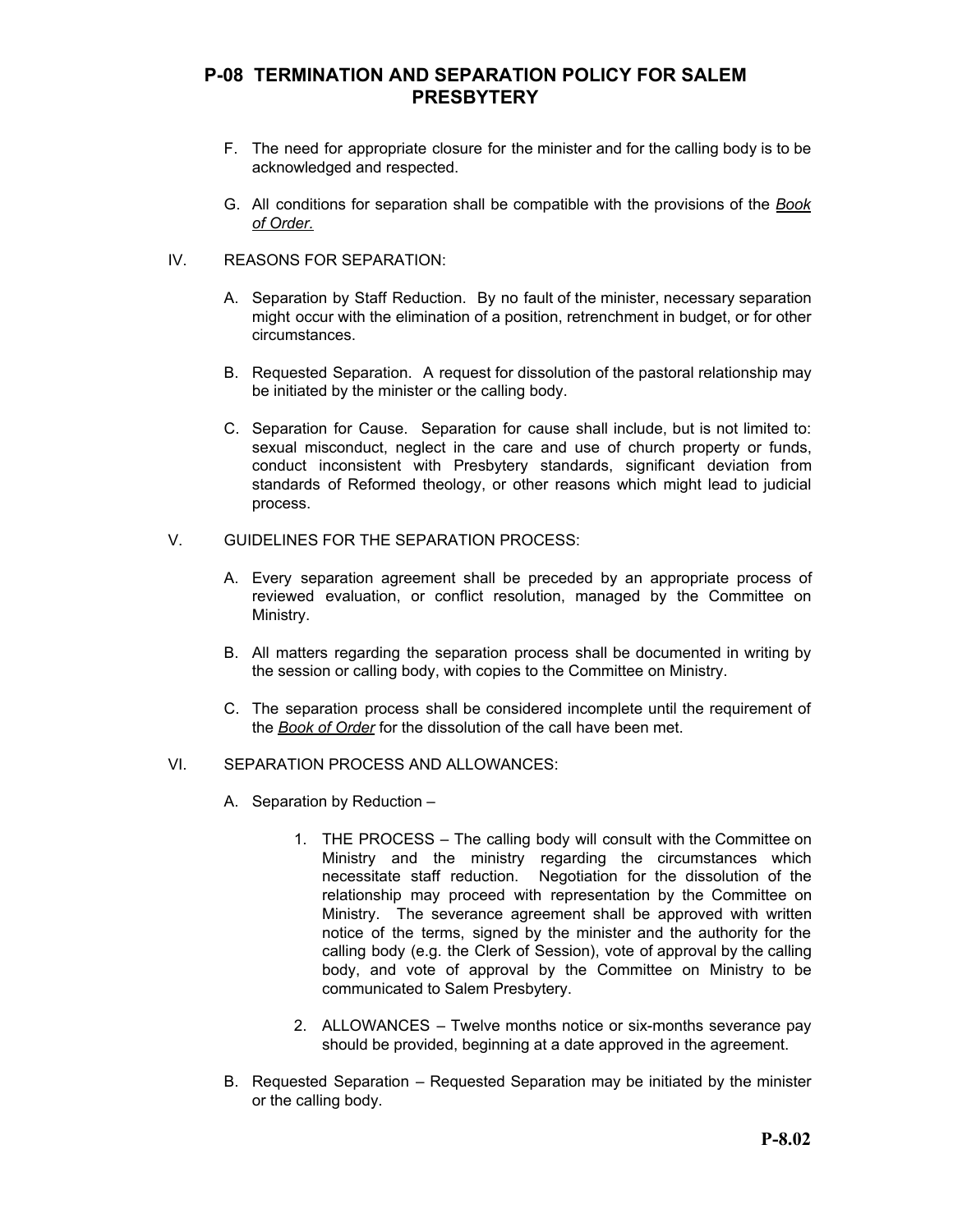- 1. THE PROCESS The minister and the session or calling body shall meet with a representative from the Committee on Ministry to determine the advisability for dissolution of the relationship. Requested separation may occur with approval of the Committee on Ministry, written notice to the Session, vote of the calling body.
- 2. THE ALLOWANCES In determining the specific terms of the severance agreement, consideration must be given to the reason for separation, the financial situation and overall health of the congregation or calling body, and the circumstances of the minister. Salary and benefit continuation may be negotiated but should not exceed six months. Allocations for counseling for the minister and/or his or her family may be negotiated. The minister should make arrangements to leave the position within two months of the date of approval of separation.

### C. SEPARATION FOR CAUSE:

- 1. THE PROCESS The Committee on Ministry shall be notified immediately upon hearing allegations of behavior inconsistent with Presbytery's standards. In the case of sexual abuse or misconduct, the process for arbitration and separation must abide by the Presbytery's policy on sexual misconduct. Refer to this policy as soon as reports or rumors of sexual misconduct surface. For all cases of alleged sexual misconduct or financial malfeasance, the minister shall be immediately placed on leave of absence with pay and without prejudice while the case is being investigated. If the pastor is exonerated, he or she shall be immediately restored to office, with public acknowledgement that no wrongdoing has occurred.
- 2. ALLOWANCES If the minister is found to be guilty of the alleged misconduct, he or she may be given a maximum of one month's pay and the cash equivalent of his or her unused earned annual leave. No study leave, or sabbatical leave will be allowed as part of a severance agreement; however, counseling services for the pastor and/or his or her family may be negotiated. Emeritus status will not be granted to a pastor terminated for cause.

### VII. PROCEDURE FOR TERMINATION AND SEPARATION AGREEMENTS

#### A. PROCESS

The Committee on Ministry will be contacted for guidance prior to the negotiation of any termination agreement. The minister and the calling body will negotiate an agreement for termination with the counsel of the Committee on Ministry, abiding by the policies of Salem Presbytery and the requirements of the *Book of Order.*

In certain cases of separation by cause, the Committee on Ministry may recommend leave of absence or termination by the presbytery. Then the matter is put in the hands of the Committee on Ministry or the judicial process of the presbytery. Otherwise, the following process for termination will be observed: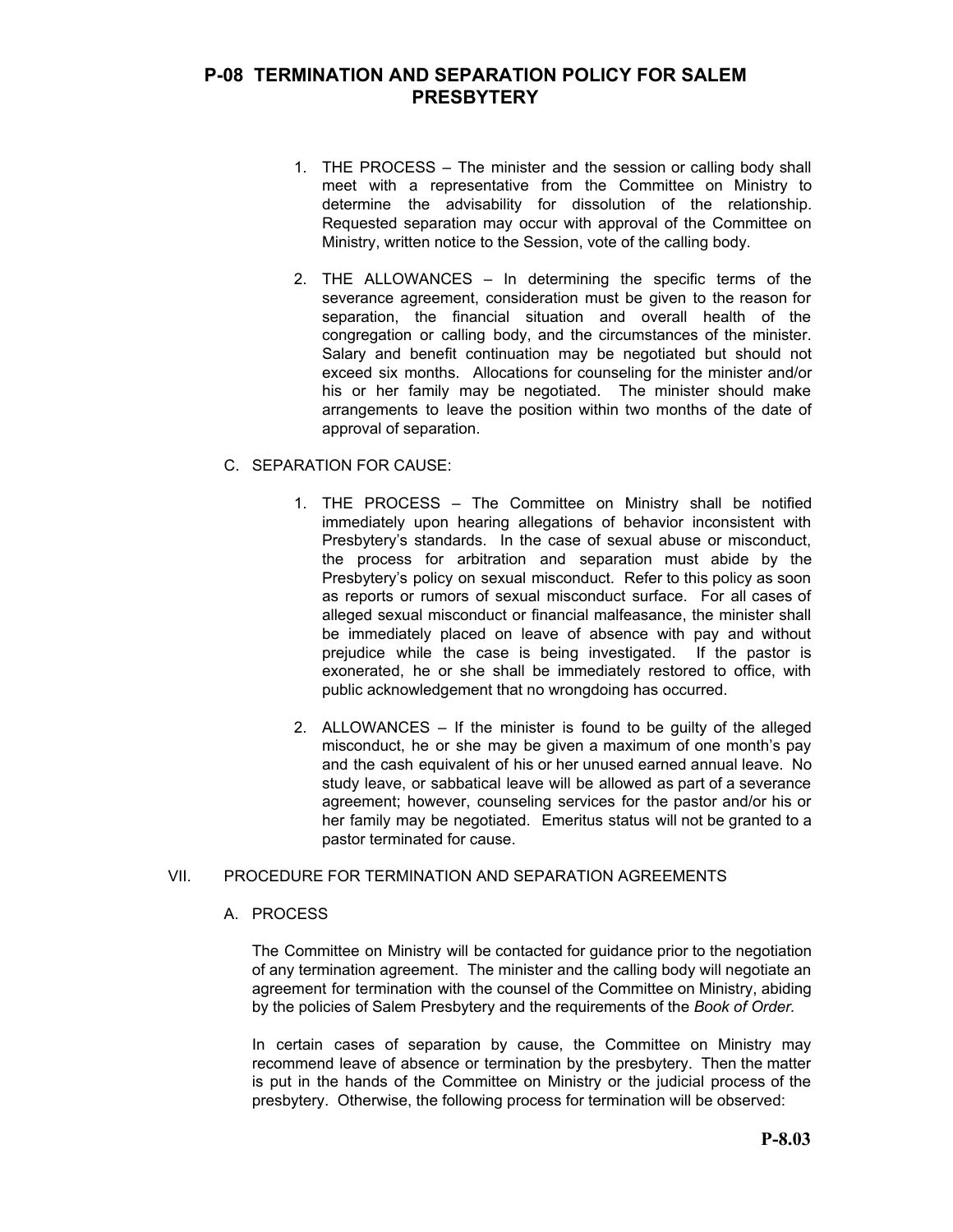- 1. The calling body and the minister approve a written severance agreement, with counsel from an appointed representative of the Committee on Ministry.
- 2. Copies of the written severance agreement are made available to members of the calling body no later than the date of the first call for the meeting at which the dissolution of the call and the written severance agreement is to be considered.
- 3. The calling body votes on dissolution of the call and the written severance agreement.
- 4. The Committee on Ministry approves the dissolution and the written severance agreement and communicates the dissolution of the relationship to the presbytery.
- B. SEVERANCE/TERMINATION AGREEMENT PROVISIONS:
	- 1. The type of separation (i.e: Separation by Staff Reduction, Requested Separation initiated by the Minister, Requested Separation initiated by the calling body, or Separation for Cause).
	- 2. All financial agreements, including but not limited to:
		- Salary and benefits continuation, which normally shall not include reimbursement for unused study leave or earned annual leave.
		- Loan repayment or shared equity arrangement (where applicable).
		- Manse use (where applicable), normally not to exceed one month, with housing allowance provided for the duration of the severance/termination agreement.
		- Remuneration for counseling services for minister and/or family (where advisable).
	- 3. Provision for use of office, equipment, etc., normally not to exceed one month from date of termination.
	- 4. Terms and time limits on physical presence, normally not to exceed one month from date of termination.
	- 5. Specification that if a minister finds full-time employment prior to the end of the term of the agreement, the calling body's financial obligations end as of the date full-time employment begins. Part-time employment will result in appropriate prorated adjustments in financial payments.
	- 6. Payment procedure, normally that the financial arrangements will be conducted through the Presbytery office after the dissolution of the ministerial relationship. Severance payments will be made to the Presbytery at least seven days prior to the respective due dates for payment to the minister, and the Presbytery will make the respective